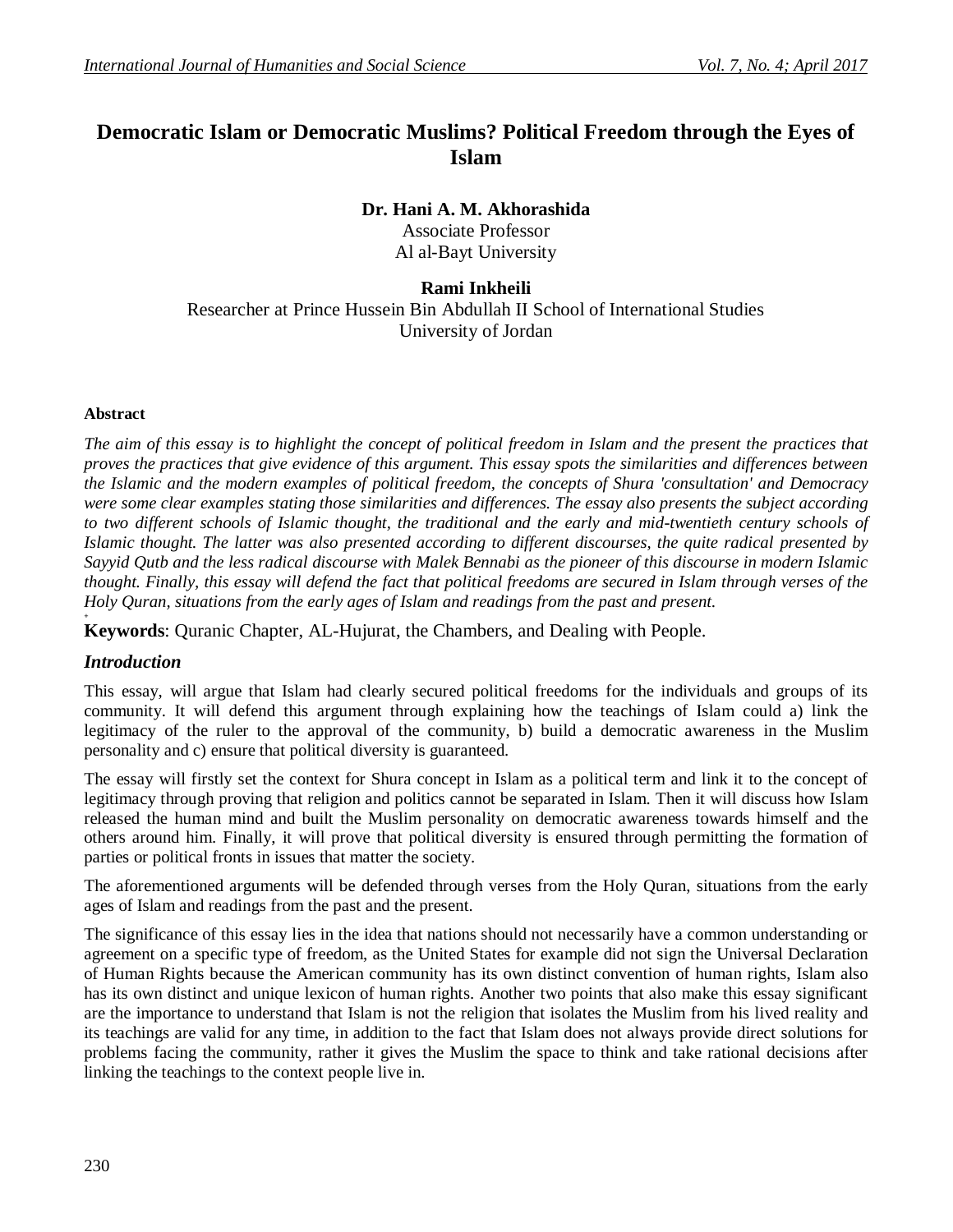## *An Earlier Example of Democracy; the Distinct Islamic Example*

As a starting point, we should be aware of what democracy and *Shura* mean to understand the context better. Democracy is a Greek expression that is consisted of two words; "demos" (the people) and "*kartia*" (rule), hence the literal meaning will be "the government of the people, by the people, for the people"<sup>1</sup>. Functionally, it means: "a government where the people share in directing the activities of the state, as distinct from governments controlled by a single class, select group or autocrat."<sup>2</sup> "Shura" on the other hand literary means consultation, and functionally it refers to the "mandated mode of decision-making whose call for open discussion could facilitate principles of democratic governance"<sup>3</sup>

In traditional Islamic thoughts, the ruler must be chosen according to community mutual consultation "*Shura*", he must obtain the approval of the entire community to be announced ruler.<sup>4</sup>"It is part of the Mercy of Allah that *thou dost deal gently with them Wert thou severe or harsh-hearted, they would have broken away from about thee: so pass over (Their faults), and ask for (Allah's) forgiveness for them; and consult them in affairs (of moment). Then, when thou hast Taken a decision put thy trust in Allah. For Allah loves those who put their trust (in Him)."<sup>5</sup> "Those who hearken to their Lord, and establish regular Prayer; who (conduct) their affairs by mutual Consultation; who spend out of what We bestow on them for Sustenance."*<sup>6</sup>

But the question is who the people of *Shura* are? In other words, who are the people who represent the community in selecting the ruler or agree on a significant decision that critically matters the nation?

According to *Al Nawawi: Imamah*<sup>7</sup> is concluded when allegiance is pledged, and the most right is the allegiance of the people of power and decision from the scholars and leaders of the community who can be brought to assembly easily, and those have the same criteria as witnesses *"shohoud"*. 8

Although part of this illustration might be seen as incomplete freedom of political agency of individuals inside the Muslim community, the ruler still needs legitimacy, and this legitimacy stems from religious and legal scholars according to traditional Islamic thoughts. Those scholars accordingly have the right to reject the decisions of the ruler if they contradict with the laws of *Sharia*. <sup>9</sup> Commenting on this, we could here see an earlier Muslim example of the parliament, the group of selected people by the people to hold the ruler accountable and in the same time advise him when managing the internal and external affairs.

Additionally, if we accept the modern concept of separating religion and politics then we will never consider a communist state a democratic one,<sup>10</sup> neither would we consider a country ruled by a president promising of a new crusade a democratic nation.

## *Building the Politically Free Personality; Inner and Outer Awareness*

In a deep look into democracy and political freedom in Islam we will find that they differ from other freedoms and democracies which ensure some political rights or social guarantees in the way that they gave the human in addition to this a value that tops those social and political rights, this value is the value of honor, *"We have honored the sons of Adam; provided them with transport on land and sea; given them for sustenance things good and pure; and conferred on them special favors, above a great part of our creation"*. <sup>11</sup>The human feeling of God's honor to him or herself instills in the Muslim's consciousness (*awareness*) an honor and appreciation to himself and the others, and this adds a spiritual aspect that excels other civic examples.<sup>12</sup>

 $\overline{a}$ 

10. Ibid.

<sup>1.</sup> Osman, *Islam in a Modern State*, 4.

<sup>2.</sup> New Columbia Encyclopedia, cited in, Osman, *Islam in a Modern State*, 4.

<sup>3.</sup> Jillani, *Democracy and Islam*, 737.

<sup>4.</sup> Voll, *Islam and Democracy*, 173.

<sup>5.</sup> Q. 3:159

<sup>6.</sup> Q. 42:38

<sup>7.</sup> The state of ruling.

<sup>8.</sup> Al Nawawi,*MenhajulTalibeen:"Methods of the Enquirers*,*"* 500.

<sup>9.</sup> Malinova, *Is Islam compitable with democracy.*

<sup>11</sup>Q. 17:70

<sup>12</sup>Bennabi, *Al Qadaya Al Kubra: "The Biggest Issues,"* 147.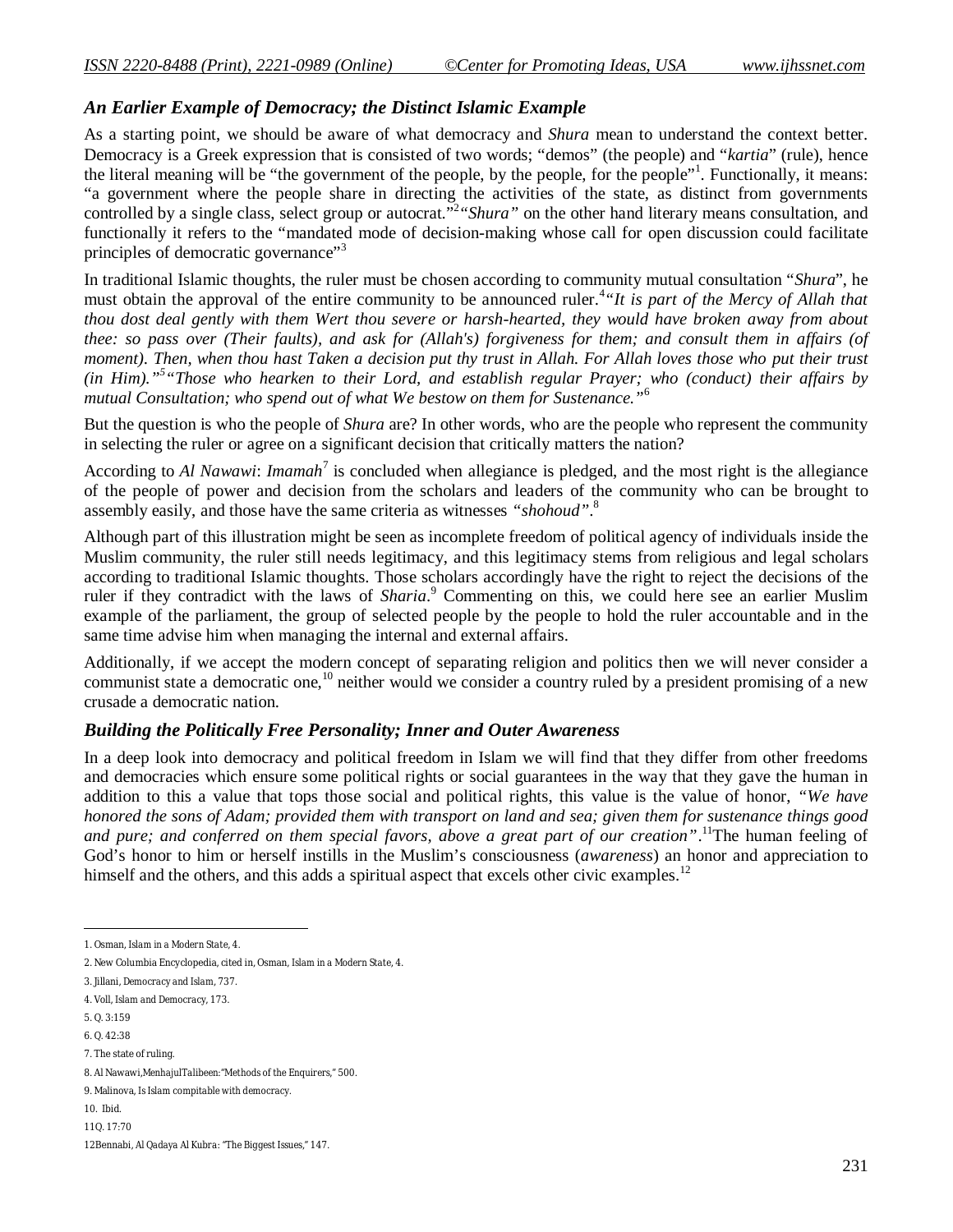One may ask how Islam refined the Muslim personality to be in such an aware status towards self and others. One clear significant example of this can be illustrated through the *Quranic* text that says: *"(They are) those who, if We establish them in the land, establish regular prayer and give regular charity, enjoin the right and forbid wrong: with Allah rests the end (and decision) of (all) affairs."<sup>13</sup>* This text speaks to both levels of awareness; establishing prayers in its spiritual and moral meaning to refine the self from impurities and shape the personality that is conscious when it comes to distinguishing the right from the wrong. This personality is the same that has an equivalent level of appreciation to others when the holder has an obligation to the community by giving regular charity (*Zakat*), and enjoining the right and stopping the wrong or denying it as the lowest degree of prohibition. Therefore, this model of two-dimensional awareness that starts from the inside (self) out (community) resembles an earlier firmly established democratic awareness in one of the most developed social, political and economic systems ever.

As Islam worked on the building of the democratic awareness in the Muslim's personality, it also established principals that restrict the Muslim from practicing the opposite of the above mentioned democratic awareness, that is despotism. This can be noticed in the *Quranic* verse: *"That Home of the Hereafter We shall give to those who intend not high-handedness or mischief on earth: and the end is (best) for the righteous."*<sup>14</sup>

Islam had theoretically put the principals of the relationship between the ruler and the ruled, and how political freedoms are or should be practiced. *"O ye who believe! Obey Allah, and obey the Messenger, and those charged with authority among you. If ye differ in anything among yourselves, refer it to Allah and His Messenger, if ye do believe in Allah and the Last Day: That is best, and most suitable for final determination."*<sup>15</sup> Although this verse acknowledges the absolute privileges of the ruler according to the majority of *Tafsir* texts, it should be understood that this understanding is framed with the existence of the democratic awareness we talked about. In the texts mentioned above we can see the link between the *Quranic* verses in a beautiful way that make us reconsider looking at the verses without isolation from the rest of the text, or in many cases with considering other texts in different chapters.<sup>16</sup>

Back to our discussion, the existence of awareness towards self and others (or what we refer to as the democratic awareness) grew in the Muslim ruler a substantive understanding of the reality of commitment that could be simply expressed with the attitude of *Umar*, the  $2<sup>nd</sup>$ . Caliph when he asks the public to oppose him and correct his mistakes. In parallel, obedience from the perspective of the ruled is derived from the political freedom(democratic awareness)built and ensured by Islam and understood clearly by Muslims who read the text as a way of life not as abstract stagnant concepts. "If we witnessed a fault from your side, we would correct it with our swords," <sup>17</sup> said one of the public to the Caliph. This shows an impressive fact about Islam, it does not provide detailed applications in its teachings, but rather it opens the space for the human mind to be creative in establishing coping mechanisms with the continuously changing human societies.<sup>18</sup>

Finally, as we acknowledge that Islam has constituted political freedoms within its teachings by building and refining the self-aware free personality, we should also acknowledge that the problem lies in bringing those freedoms into practice throughout the history of Islamic states after the era of *Sadr Al Islam* (early Islam). Starting from the period of *Muawiyah Bin Abi Sufian*, the first Umayyad Caliph, the Islamic democratic experience and reflection of political freedom went through some ups and many downs. Ever since, there have been many violations of these freedoms and it clearly appeared that the controlling rules (system) were not problematic but the practical experience of these rules is the driving force for violations added to the lack of understanding of the social contexts.

## *Secured Political Diversity*

*"And from among you there should be a party who invite to good and enjoin what is right and forbid the wrong, and these it is that shall be successful."<sup>19</sup>*

 $\overline{a}$ 13. Q. 22:41

<sup>14.</sup> Q. 28:83

<sup>15.</sup> Q. 4:59

<sup>16.</sup> Bennabi, *Al Qadaya Al Kubra: "The Biggest Issues,"*153.

<sup>17.</sup> Ibid.

<sup>18.</sup> Osman, *Islam in a Modern State*, 8.

<sup>19.</sup> Q. 2:104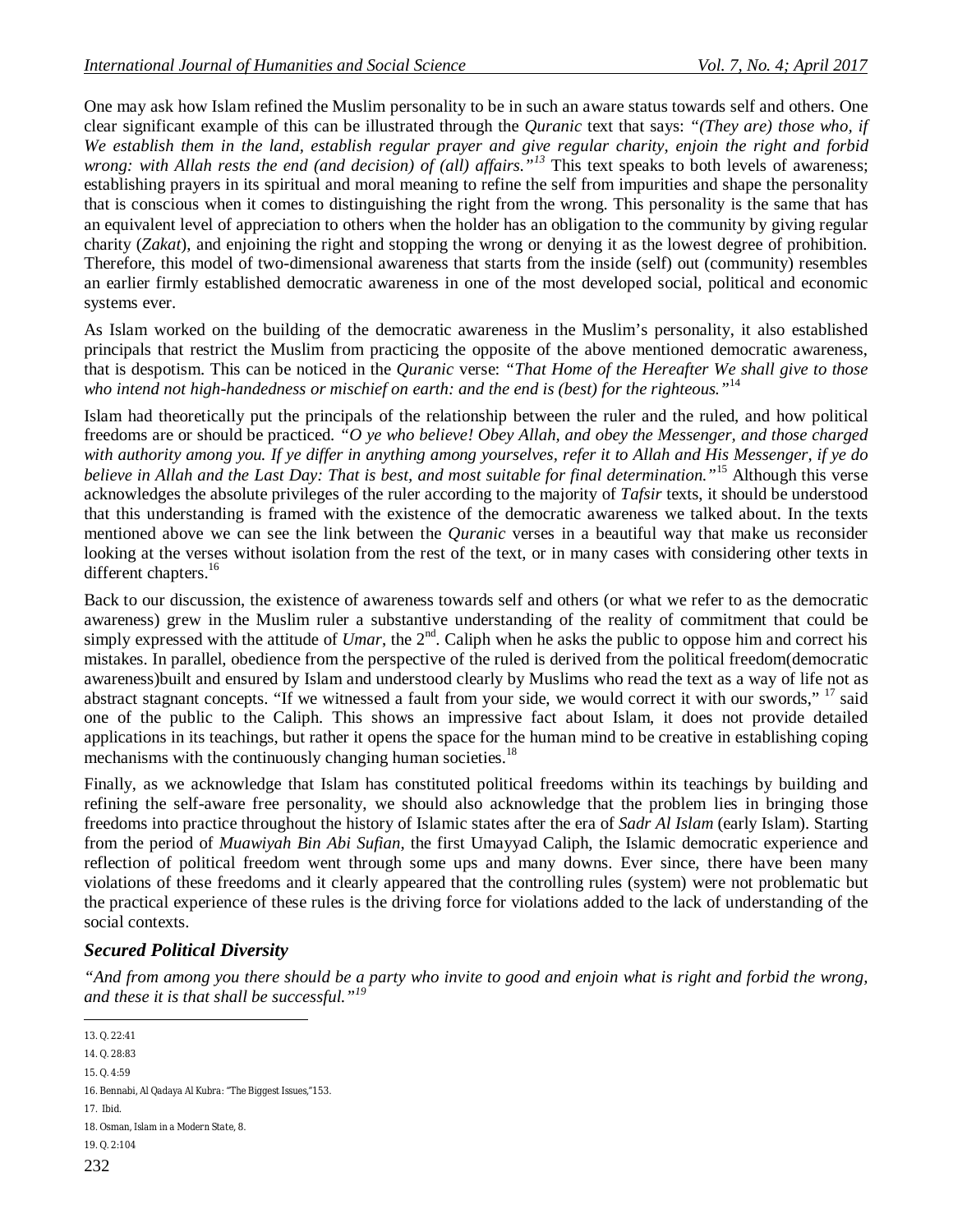In traditional interpretations, this verse entails the existence of a group or groups within the Muslim community that invite people to Islam and the teachings of Islam, and order people to follow Mohammad (PBUH), in return, this group should forbid *kufr* and disbelief of Mohammad's (PBUH) message even if this requires fighting disbelievers until they show obedience. <sup>20</sup>

In a more authoritarian approach, Sayyid Qutb claims that this group should have the authority to order or forbid, and the authority given to it will make this group subject to obedience from the people of the Muslim community, he also states that the legitimacy of this group is derived from the shared values of its members: Faith and brotherhood in Allah. As a result, it is a combination of two types of powers, the power of faith and the power of  $love.<sup>21</sup>$ 

Yet, both interpretations forgot (either because of the social and political circumstances they were produced in, or for having a certain ideological stand by the author in times of political change or disagreement)to take into account the rapid changes the community's context might be exposed to. Although *Sayyid Qutb* succeeded in understanding one of the essences of political freedom given to Muslims in the Qur'an and that is the combination of faith and love, he on the other hand, does not show clearly in his writings an acknowledgement of diversity in political views and in a way or another excluded righteousness in one group that decides what is good and what is not for the community. Therefore, as we all may agree on the fact that communities go into an ongoing changing process over the course of time, we should perhaps deal with the text in a more comprehensive way of understanding that favors coping over stagnation and contextualize the readings not to the past only but also to the present and the future.

The verse mentioned above (Q. 2:104), from a socio-political perception, guarantees political freedom and gave people the right to form political parties<sup>22</sup> or groups to stand in the face of injustice, or take a specific position in times of disagreement for the good of the community. Historically, this was the case. We can strike a clear example after the death of prophet Mohammad (PBUH) and the appointment of his successor where there was disagreement about the person in "*Al Saqifa*." <sup>23</sup>

In this event of the Islamic history, some groups of the prophet's companions (*Sahaba*) took a position that can be described as a political opposition that favored other *Sahaba* to be the next leaders of the Islamic nation. This understanding from *Sahaba* and respect to the opposite opinion expresses the political and intellectual diversity Islam ensures and encourages for the sake of building a strong community.

## *Conclusion*

Islam's teachings have stated that people can express their political freedom, and this freedom is ensured by the teachings of Islam. Through *Shura*, the Islamic refined term for democracy, Islam had guaranteed community participation not only in choosing the ruler, but also in other social, economic and political aspects of life and it opened the door to question the legitimacy of the ruler and practically linked it to the community approval on his decisions and performance without separating religion from politics but with an inclusive approach that combines both in one entity.

It also built the free Muslim personality and increased the democratic awareness in it through enhancing feeling of the value towards self and the others as well as demolishing the despotic spirit in its consciousness. Islam from another perspective does not only put rules, but also opens the space for the Muslim mind to come up with creative adaptation mechanisms for the social changes towards creating political freedoms of his own.

Moreover, in a comprehensive look at the *Quranic* text, we will find that Islam has given people the right to form parties and form political assemblies that have the right to disagree with decisions or constitute political opposition, *Al Saqifa* meeting to debate around choosing the successor of prophet Mohammad (PBUH) reflects an example among many of the political diversity inside the Muslim community.

 $\overline{a}$ 20. Al Tabari,*Tafsir Al Tabari: "Interpretation of Al Tabari,"* 661.

<sup>21.</sup> SayyidQutb, *Fi Zilal'elQura'n:"In the Shades of Qura'n"*, 444.

<sup>22.</sup> Osman, *Islam in a Modern State*, 8.

<sup>23.</sup> Ibid, 16.